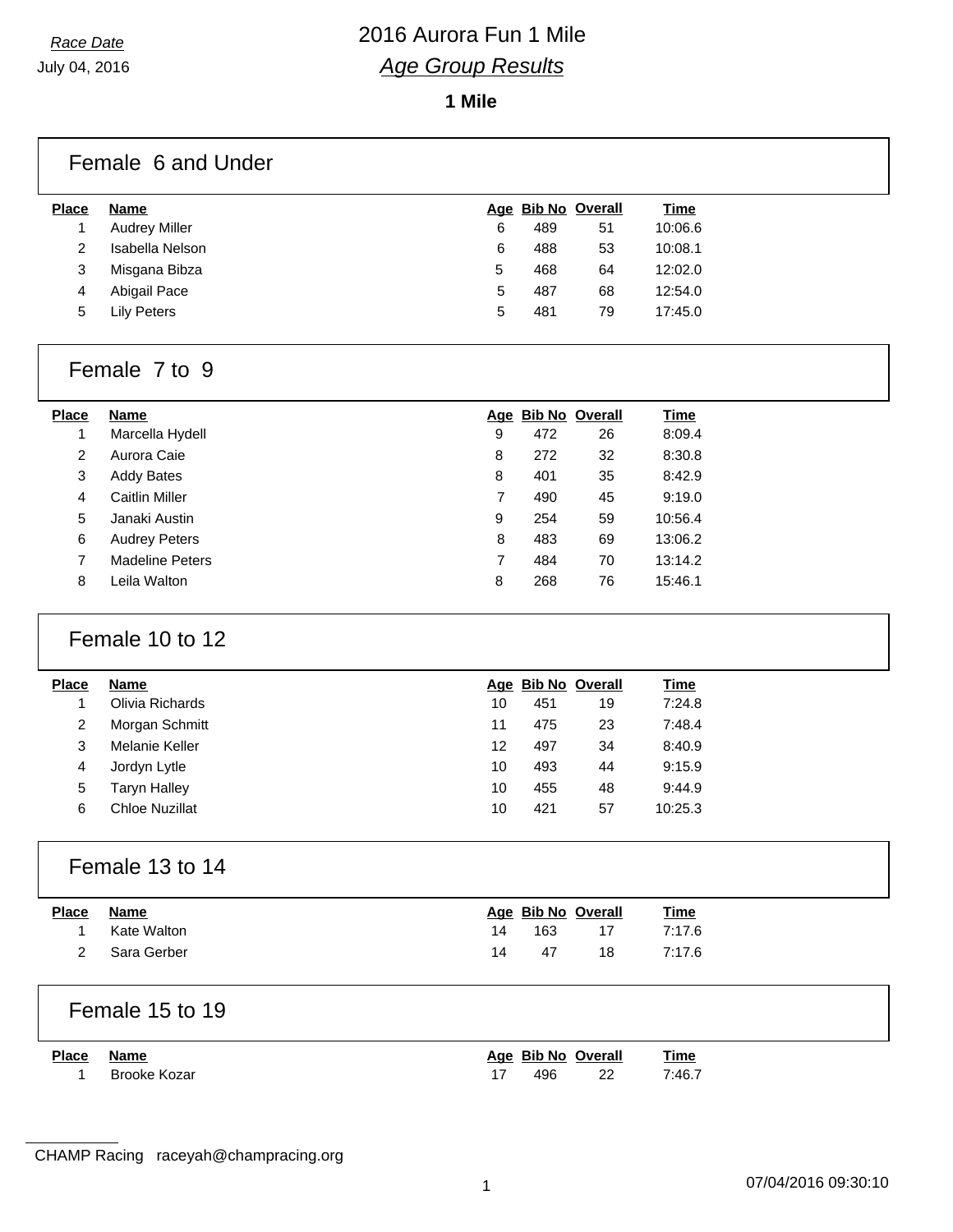July 04, 2016

 $\Gamma$ 

# *Race Date* 2016 Aurora Fun 1 Mile *Age Group Results*

**1 Mile**

|                | Female 15 to 19    |    |     |                    |             |  |
|----------------|--------------------|----|-----|--------------------|-------------|--|
| <b>Place</b>   | <b>Name</b>        |    |     | Age Bib No Overall | <u>Time</u> |  |
| $\overline{2}$ | Kaylee Brown       | 16 | 420 | 31                 | 8:27.5      |  |
|                | Female 20 and Over |    |     |                    |             |  |
| <b>Place</b>   | <b>Name</b>        |    |     | Age Bib No Overall | <b>Time</b> |  |
| 1              | Erin Benavides     | 42 | 7   | 37                 | 8:43.9      |  |
| 2              | Pamela Schiavone   | 54 | 108 | 38                 | 8:46.8      |  |
| 3              | Laura Lytle        | 47 | 73  | 42                 | 8:56.7      |  |
| 4              | Tina DeDario       | 54 | 25  | 46                 | 9:39.2      |  |
| 5              | Celeste Delbrocco  | 52 | 26  | 47                 | 9:40.4      |  |
| 6              | Chris Kozar        | 47 | 495 | 58                 | 10:39.3     |  |
| $\overline{7}$ | Diane Sands        | 52 | 453 | 60                 | 10:59.4     |  |
| 8              | Sandy Blask        | 57 | 470 | 63                 | 11:51.1     |  |
| 9              | Lisa Roberto       | 46 | 480 | 66                 | 12:04.6     |  |
| 10             | Gwen Tomasko       | 39 | 478 | 71                 | 13:36.4     |  |
| 11             | Diane Gressley     | 56 | 499 | 74                 | 14:12.3     |  |
| 12             | Apryl Lytle        | 39 | 494 | 75                 | 14:15.2     |  |
| 13             | Pam Peters         | 34 | 407 | 82                 | 18:19.5     |  |

CHAMP Racing raceyah@champracing.org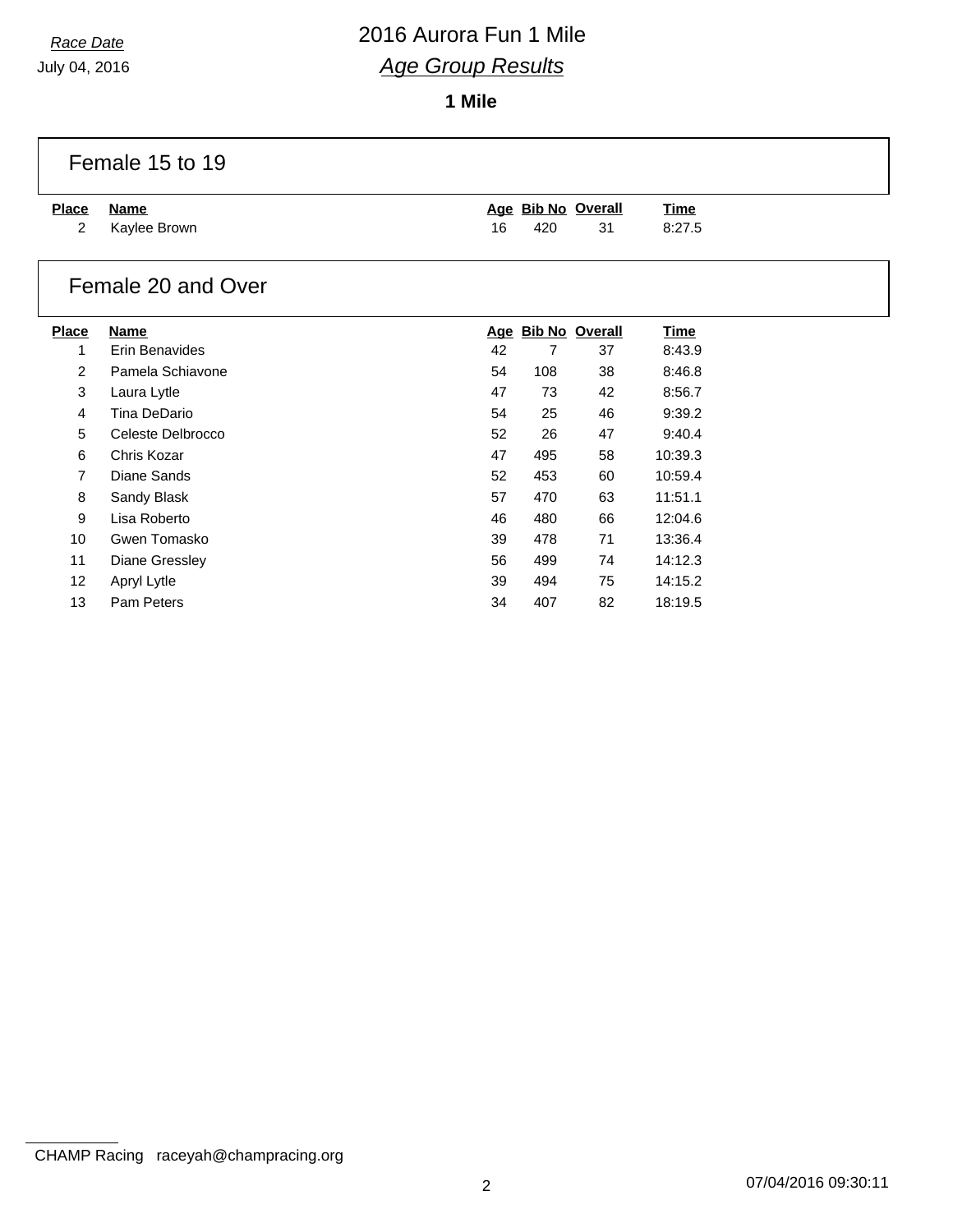# *Race Date* 2016 Aurora Fun 1 Mile *Age Group Results*

**1 Mile**

### Male 6 and Under

| Place | <b>Name</b>            |   |     | Age Bib No Overall | Time    |
|-------|------------------------|---|-----|--------------------|---------|
| 1     | Unknown Partic. 133    |   | 133 | 28                 | 8:17.8  |
| 2     | Unknown Partic, 271    |   | 271 | 30                 | 8:24.4  |
| 3     | Jordan Terman          | 5 | 411 | 40                 | 8:51.8  |
| 4     | NOAH Bolbach           | 6 | 419 | 49                 | 9:52.7  |
| 5     | Unknown Partic, 162    |   | 162 | 52                 | 10:06.7 |
| 6     | <b>Trevor Richards</b> | 6 | 452 | 54                 | 10:11.3 |
| 7     | Henry Trook            | 4 | 476 | 62                 | 11:38.7 |
| 8     | Henry Pace             | 4 | 486 | 73                 | 14:04.6 |
| 9     | Zach Walton            | 4 | 267 | 77                 | 16:24.0 |
| 10    | <b>Brady Peters</b>    | 3 | 482 | 81                 | 18:19.0 |
| 11    | Unknown Partic, 158    |   | 158 | 83                 | 19:03.0 |
|       |                        |   |     |                    |         |

### Male 7 to 9

| <b>Place</b> | Name                    |   |     | Age Bib No Overall | <u>Time</u> |
|--------------|-------------------------|---|-----|--------------------|-------------|
|              | <b>Naill Mcclintock</b> | 9 | 406 | 12                 | 6:41.5      |
| 2            | Ryan Dwyer              | 9 | 500 | 20                 | 7:32.4      |
| 3            | Harper Kane             | 7 | 416 | 24                 | 7:51.6      |
| 4            | Jack Trook              | 7 | 477 | 27                 | 8:15.0      |
| 5            | Johnny Slisz            | 7 | 417 | 33                 | 8:36.7      |
| 6            | Tyler Demyan            | 9 | 473 | 39                 | 8:50.8      |
|              | Preston Lytle           | 9 | 492 | 67                 | 12:15.2     |

### Male 10 to 12

| <b>Place</b> | <b>Name</b>         |    |     | Age Bib No Overall | <b>Time</b> |
|--------------|---------------------|----|-----|--------------------|-------------|
|              | Kaden Victor        | 11 | 210 | 11                 | 6:41.4      |
| 2            | matt studar         | 12 | 295 | 13                 | 6:59.7      |
| 3            | <b>Isaac Masone</b> | 11 | 197 | 15                 | 7:12.1      |
| 4            | Alex Harrell        | 11 | 498 | 29                 | 8:22.9      |
| 5            | <b>Grant Demyan</b> | 11 | 474 | 56                 | 10:16.4     |
| 6            | Canter Bates        | 10 | 402 | 61                 | 11:16.4     |

## Male 13 to 14

| <b>Place</b>  | Name         |    |     | Age Bib No Overall | <u>Time</u> |
|---------------|--------------|----|-----|--------------------|-------------|
|               | Bibza Alex   | 14 | 166 |                    | 5:43.4      |
| $\mathcal{P}$ | Zach Baldwin | 14 | 413 | 4                  | 6:06.0      |
|               | Jacob Sands  | 14 | 454 | 21                 | 7:40.5      |

CHAMP Racing raceyah@champracing.org